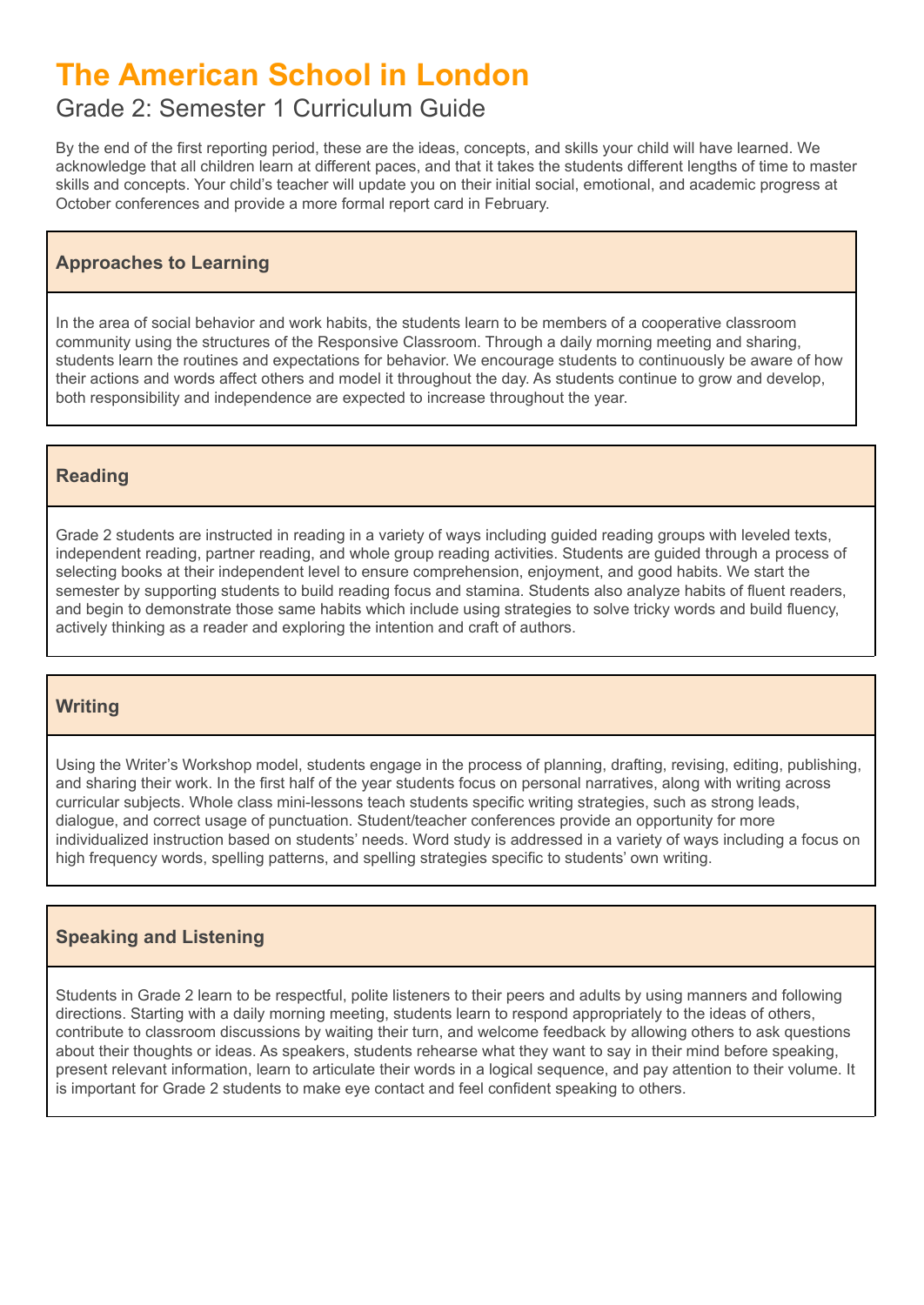#### **Math**

The Grade 2 math curriculum is based on the Common Core State Standards and develops students' conceptual understanding of key ideas and mathematical reasoning. Students approach problem solving from a variety of perspectives and learn that solutions may be reached by using different strategies, such as doubles, near doubles, counting on, and complements of 10. The value of US coins is learned through an exploration of grouping and skip counting patterns. This semester, students deepen their understanding of addition, subtraction, and place value, while exploring and practicing various models to represent their mathematical thinking. They also use a strategy-based approach to build math fact fluency and further their exploration of data. Playing math games and using manipulatives are an integral part of the curriculum, designed to reinforce concepts and skills.

## **Social Studies**

Students in Grade 2 start the year by learning about their classroom community. They also spend a significant amount of time exploring and sharing the different facets of their identity. Building on the concept of identity, students learn to respect the diversity of others. Diversity is explored by getting to know each other's interests and family culture.

#### **Science**

The first science topic for Grade 2 is Matter and Materials. Students plan investigations and analyze data about properties to show which are best suited for particular purposes. From observations, evidence-based arguments are developed to determine cause and effect for changes due to heating and cooling. Students will also demonstrate that objects made of small parts can be disassembled and made into new objects.

#### **Art**

Grade 2 students explore a variety of art techniques, art mediums and purposes in creating art through their own creative expression and through the study of various artists. They learn how Line and colors can be used for a variety of art making ideas, creating designs that utilize expressive lines and repeated shapes. Students are introduced to monochromatic work to challenge their creativity and imagination to later add other elements to enhance artistic compositions. Students have two, 50-minute art lessons every eight days.

#### **Music**

Grade 2 students continue to develop their understanding of musical notation and their enjoyment of music as a means of self-expression. Body percussion helps to develop a strong rhythmic sense. Through practice, students begin to create rhythmic patterns and melodies. They compose using a glockenspiel, and they notate their creations. We focus on repeated notes, steps, skips, and jumps. Students also develop careful ringing technique on hand chimes. Music literacy skills are further developed as the children begin to follow hand chime scores. Students have three, 30-minute lessons every eight days.